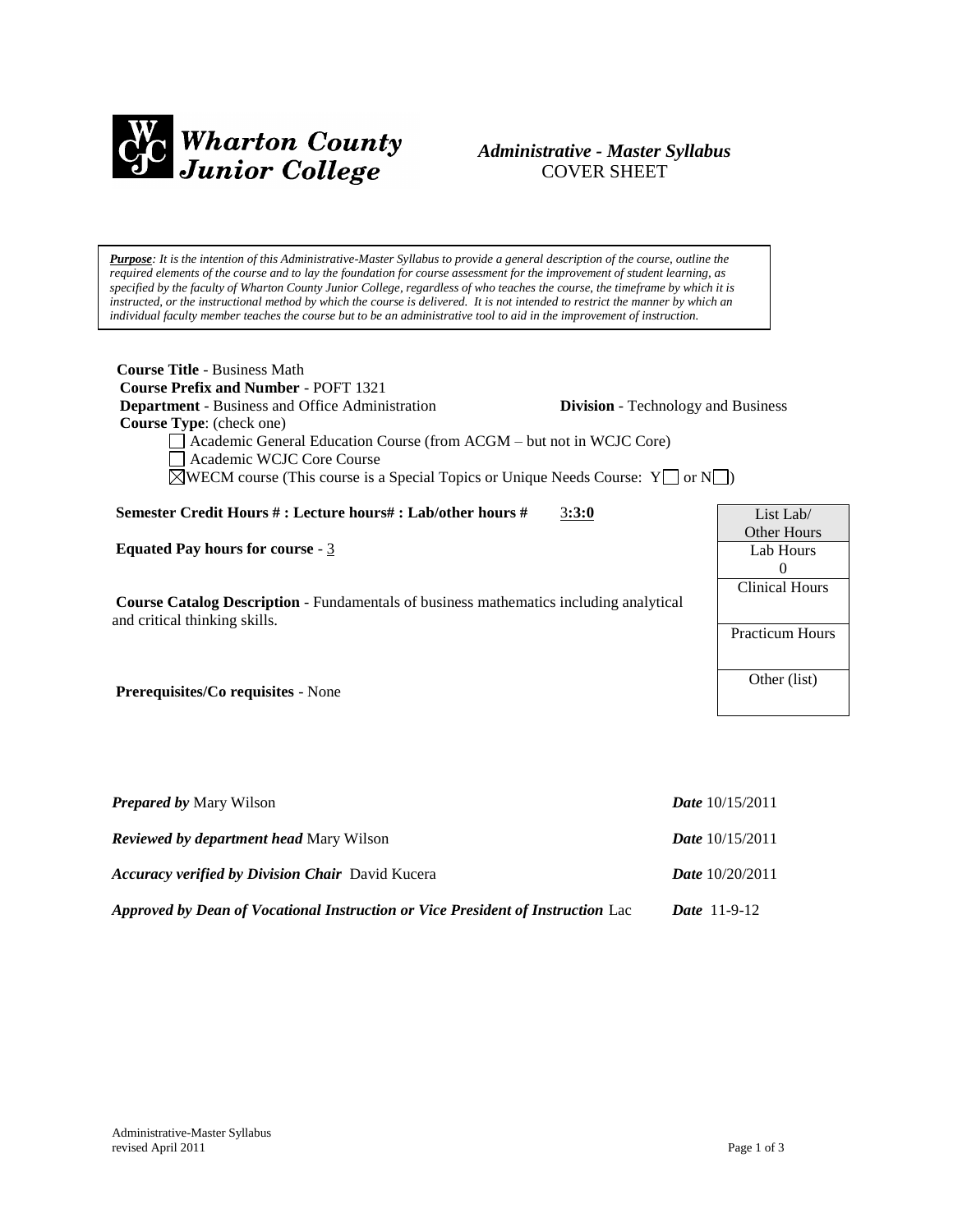

**I. Topical Outline** – Each offering of this course must include the following topics (be sure to include information regarding lab, practicum, clinical or other non-lecture instruction):

Review of the fundamentals of mathematics. Topics include Whole numbers; How to dissect and solve word problems; Fractions; Decimals; Banking; Solving for the unknown: A how-to-approach for solving equations; Percents and their applications; Discounts: trade and cash; Markups and markdowns: insight into perishables; Payroll; Simple interest; Promissory notes, simple discount notes, and the discount process; Compound interest and present value.

Provide students with a good basis for elementary accounting concepts, business machines, and computer technology.

## **II. Course Learning Outcomes**

| <b>Course Learning Outcome</b>                                                                                                                                        | <b>Method of Assessment</b>                                                                                         |
|-----------------------------------------------------------------------------------------------------------------------------------------------------------------------|---------------------------------------------------------------------------------------------------------------------|
| The student will demonstrate the ability to solve<br>fundamental business mathematics including<br>analytical and problem-solving skills in business<br>applications. | At least 90% of students will correctly answer at<br>least 70% of the questions on a comprehensive<br>written exam. |

## **III. Required Text(s), Optional Text(s) and/or Materials to be Supplied by Student.**

Required Text: Most recent edition of *Practical Business Math Procedures*, by Jeffrey Slater, McGraw-Hill. The textbook is packaged with the Cengage online homework management system. Students will need a pocket calculator, #2 pencil, and about five Scantron forms for completing the tests.

### **IV. Suggested Course Maximum** - 35

**V. List any specific spatial or physical requirements beyond a typical classroom required to teach the course**.

None